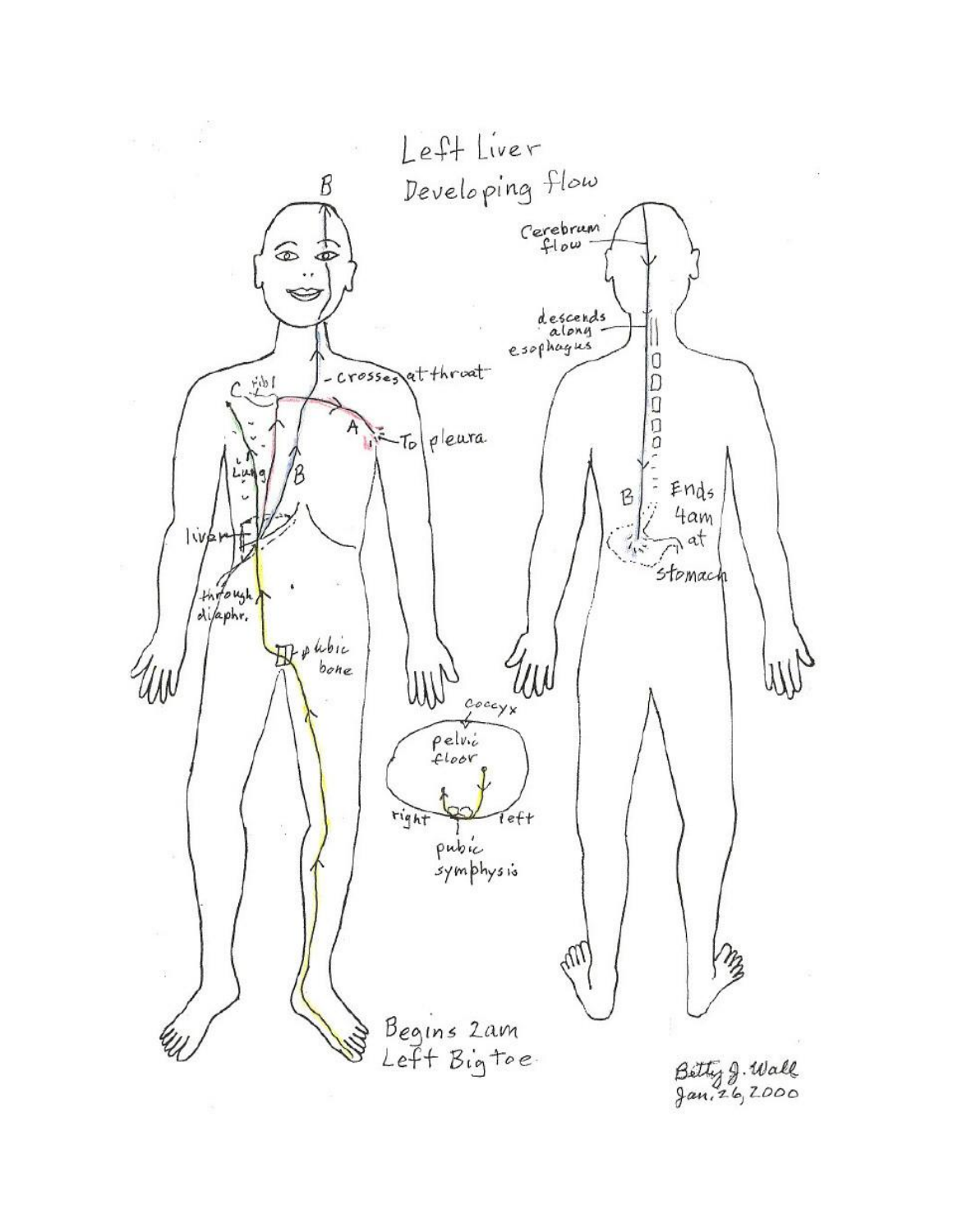## **LEFT LIVER FUNCTION DEVELOPING ENERGY**

At 2 AM the **left** Gall Bladder Developing Energy Flow arrived at the inside of the big toe changes into the **left** Liver Developing Energy Flow at the medial tip (inside) of the big toenail. Goes up the inside of the foot, by the inner ankle, through the inside of the back of the knee (between the bones and ligament), comes out to the inner thigh, goes underneath the groin (perineum), comes out to the front of the pubic bone where the left and right flows cross.

[Web That Has No Weaver: Beginning at top of big toe, traverses top/inner side of foot, ascending in front of the inner ankle & along medial aspect of leg. From the pubis symphysis it circulates the genitalia, crosses to opposite side and enters lower abdomen.]

The left flow ascends into right side of abdomen, by right inside of stomach and into liver. Passes through the diaphragm, and immediately separates into "A", "B" and "C", creating the energy that circulates in the lungs.

"A" ascends and turns at first front rib, crossing the sternum to the left underarm area and scatters and flows into the pleura. (Pleura – the serous membrane investing lungs and lining the thorax. Thorax - the chest; the part of the body between neck and abdomen. The liver energy is nurturing the fluid surrounding the lungs.)

"B" goes up the right chest, crosses at the manubrium to the left side of the throat and ascends throat, through the bottom of the eye, up to the head, deep into the brain. [The left heart flow

enters the Cerebrum, merges with the liver flow to create the Cerebrum Flow  $(5^{\text{th}}$  depth aiding 3 rd depth). The Cerebrum Flow goes to the back top of the head, descends in front of the cervicals, into the neck, to the left side of the esophagus. The Cerebrum flow descending to stomach and liver flow ascending to the head, sandwich the esophagus. The Cerebrum flow disperses outside the left stomach. (Cerebrum Flow is also providing energy for developing lung function.) The liver flow changes into the Cerebrum Flow and the Lung Flow. The Cerebrum flow is illustrated and discussed as part of the liver flow.

"C" flows immediately into the right lung, energizing the inner lung. At the apex of the right lung (subclavian area), it becomes the right lung flow at 4 AM. … [Web/No Weaver: lung meridian originates in the middle portion of the body cavity & runs downward, internally, to connect with the large intestine, then turns and passes upward through the diaphragm, etc.]

In the Order of Creation, the lung is the first organ to manifest. The first few rounds of energy come from  $3^{\text{rd}}$  depth unmanifested.

All the depths are participating in supporting the lungs, the sequence:

(1)  $3^{\text{rd}}$  depth (liver) flows to the stomach (1<sup>st</sup> depth), surrounds it and changes into the lung flow.